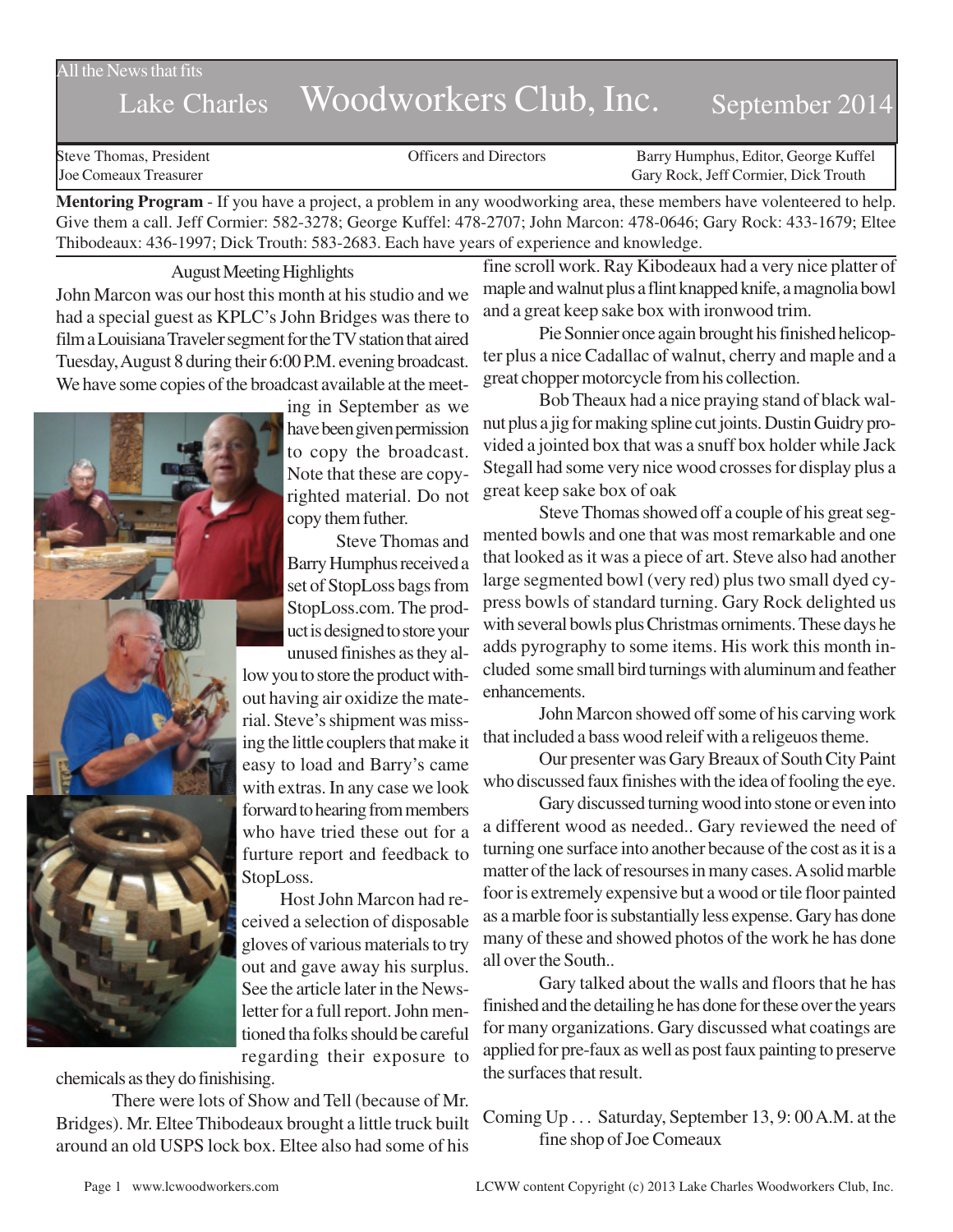What to Wear, What to Choose - Gloves John Marcon gave a brief talk on safety and the use of protective gloves for your work in the shop and elsewhere. There are several types of gloves available for finishing as well as specialty gloves for other work.

For finishing, there are three major types depending on what type of finish with which you are working. These include latex, nitrile and vinyl. Each has a purpose and intended use. Most come in varied sizes from small to extra large and come in a couple of thicknesses as well.

Latex gloves (the ones your medical provider wear) are useful for all types of alcohol-based finishes and offer the best protection against acetones, isobutyl, isopropyl, methyl plus aniline dyes (dry and liquid) and very good protection against dilute solutions of most acids. These are also excellent for ethylene glycol and all ketones. Latex does not work with any solvent (other than those mentioned) or oil-based products. For example, if you use a wipe-on poly (e.g. Watco), the product will disolve a latex glove rather quickly (I know!) as Watco and all other wipe-on polys are basically long oil poly plus lots of dryers. Latex are the most comfortable to wear as well and if you have a reaction to latex, you can still use them. Just wear a light cotton glove and put the latex glove over this. If you do this, get a size larger than your usual hand size. An alternative is to use a barrier cream (e.g. Gloves in a Bottle) to prevent any reaction. Latex gloves are typically sold in boxes of 100 (50 pairs) and are typically 5 mils thick..

Nitrile gloves (thin ones) are generally found in 4 mil thickness but provide about three times the puncture resistance of both latex and vinyl gloves. Nitrile is basically a version of methyl cyanoacrylate - what you know as super glue. They also have greater dexterity and flexibility than slightly thicker latex. They are all made of a synthetic niltrile and contain no protein allergens (like latex). Thus if you have the latex allergen, these will not cause any rash or irritation. In general, nitrite gloves provide the same protection as latex and vinyl gloves. But there is a big 'however.' Nitrile will be dissolved by aniline dye (liquid) and all ketones (e.g. acetones and derivitatives). Nitrile gloves provide the best protection from polyurethanes and other oil-based finishing products. If you are using any poly product, wear nitrile gloves as you do not want this absorbed into your skin.

Vinyl (PVC) gloves are a two-part construction and made by bonding a low-friction inner layer (makes it easy to put on and take off) plus a high-friction outer layer for excellent grip.These are thiner than latex and nitrite at 3.5 mills yet they remain flexible and a tight fit and not restrictive.. These are good for short-term use with most finishes and glues. Think about Gorilla glue. It has to wear off so use these gloves. Vinyl golves are useful for finishes that contain alcohols such as denatured, isopropyl, and methyl. These are also good for linseed oil, mineral spirits, naptha. pure tung oil, esters, ethylene glycol and most phenols (up to 90%). Vinyl gloves are not recommended for paint strippers and very strong solvents (mostly acids).

There are also some special gloves you should use depending on what you do in your shop. These include thick nitrile, neoprene, chain mail and Kevlar gloves.

There are thick nitrile gloves that are up to 15 mils. These provide a glove that is resistant to cuts, snags, and abrasion and are an excellent barrier to all alcohols, amonia, bleach, gasoline, kerosene, mineral spirits (paint thinner), Stoddard solvents and terpintine. They also provide protection from toluene and xylene. If you can take these (they are thick) then get these.

The neoprine gloves are similar in resistance to polyvinyl chloride (PVC) gloves and are prefered for acetone, ethyl glycol, all caustics (and acids), oils, greases and are suitable for short-term use with paint strippers (that contain methylene chloride -- look on the can). If you need paint strippers for your project, these are the one that you should likely use. Note that they are thick and hot but if you are doing stripping, these are the ones you use.

One more glove type are really protective. I have a thin set of gloves of leather and these work well in the yard for pulling weeds, clearing debris and those other things normally done around the house or for finishing. I have an even thicker pair (like 'heavy duty') pair for very serious use if needed.

One more area for protective gloves include Chain Mail gloves. These are not protective for chemicals but for very rough work such as carving, These are made from thousands of strands of stainless steel welded rings that are flexible and lose fitting so that they mold to the hand for those that hold the wood in the hand as they are working. These gloves provide outstanding protection against mishaps with hand tools, but they should not be used with any power tool.

OK - one more. The product origianlly developed for bulletproof vests, Kevlar is a hevay-dutyknited glove that resists cuts and abraisians plus insulate well.. These are seven times the slash resistance of cotten gloves, are flexible and will not shrink or stiffen when washed. Most come with lots of rubber buttons on the inside to provide extra grip. If you are dealing with a portable power tool and want to hang on, these are the gloves for you. They are great for outdoor use with an essential grip for safety. They are about \$20 from many sources. *Barry Humphus*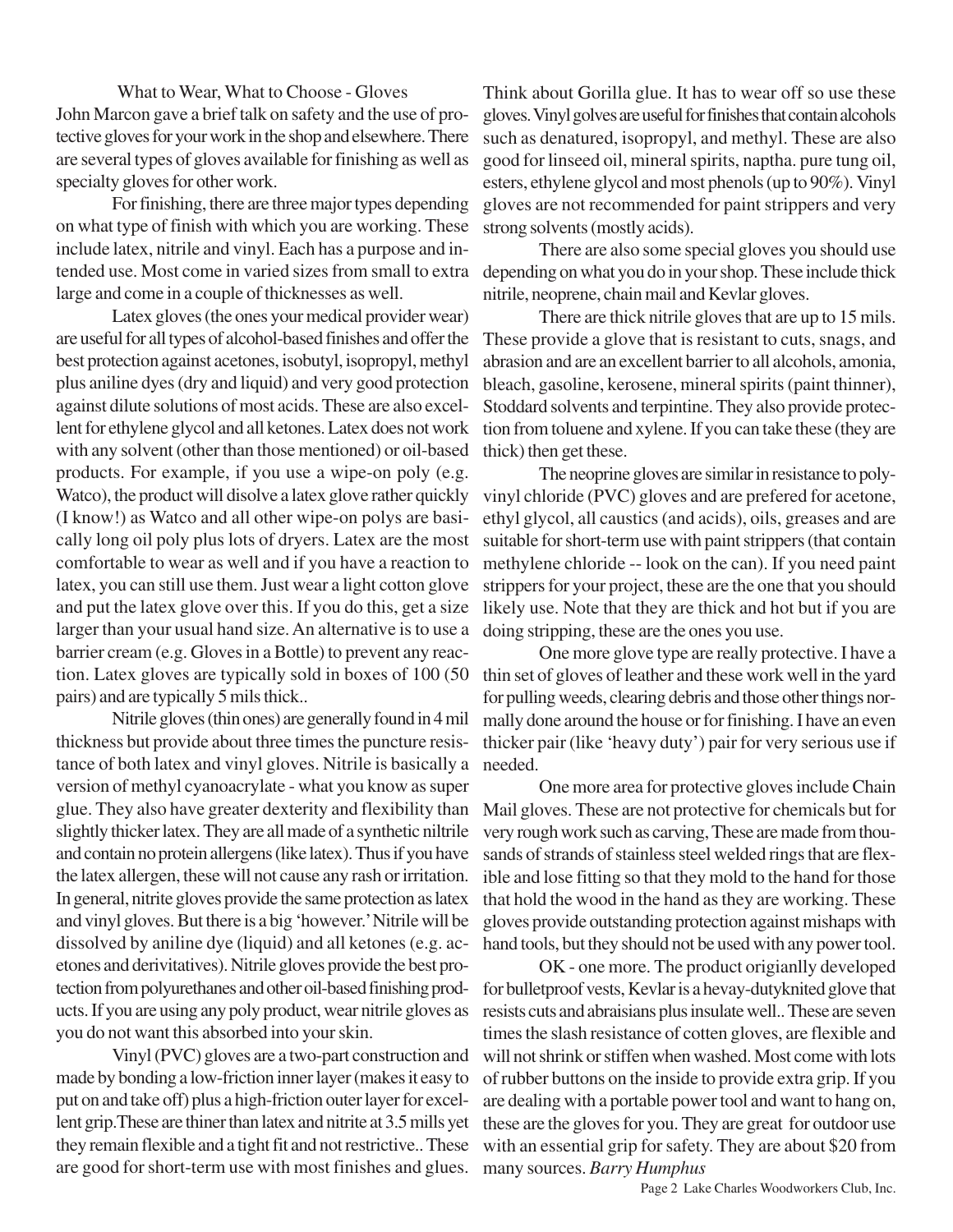Tablesaw tips, tricks, and techniques Instead of crafting a new zero-clearance insert to replace your tablesaw's factory throat-plate insert, create a temporary tabletop for your saw in seconds. Set the fence for the cut you intend to make; then mount a piece of 1/4" hardboard to your tablesaw top with clamps or cloth-backed, double-face tape. Hold the hardboard down with another scrap and then slowly raise the spinning blade through the hardboard to cutting height.

You need to first attach your temporary hardboard the tabletop to the saw's tabletop, then raise the blade through tooth—or teeth, in the it, and finally, set the distance from the rip fence.

Don't have a dado set? Or do you need to machine a dado wider than your stacked set can handle? You can cut consistently wide slots using a double stop. The key dimension is the distance between the ends of the stops: Subtract the width of the desired dado from the width of the saw blade or dado set, and then offset the stop ends by that amount.

Position the stock against one stop, make the first cut, and then reposition it against the other stop and make the second cut. (If you're using a single saw blade, "nibble" away the waste between the kerfs.) To keep the jig accurate, create a dust relief by adding a 1/4" plywood spacer, slightly offset, to the bottom of the fixture.

Don't precariously perch a router on the edge of a plywood shelf to clean up overhanging edges on solid-wood or veneer banding. Instead, make an auxiliary fence 4-6" tall and cut a rabbet into its face at least as wide as the blade's kerf. Mount an auxiliary fence to your rip fence and position it so that its face is flush with the outside edge of the blade. (Test the setup by running scrapwood against the fence: If the blade contacts the scrap, nudge the fence closer to the blade and test it again.) Hold the shelf to be trimmed - banding down, with the excess edging in the rabbet, as shown and trim it flush. For best results, use an 80-tooth carbide blade and zero-clearance insert.

Use a similar technique to flush-trim excess length to your correct location. from solid-wood edge banding. This time, though, cut a notch just a whisker wider than your saw blade in a piece of scrapwood spacer. Again, position your fence so that the outside edge of the spacer is flush with the outside of the blade, and make a test cut. Finally, trim off the end of the banding as shown.

To ensure that your miter gauge squares with the blade, try this trick: Set it for a 90° cut and then crosscut one end of a 6" (or wider) scrap. Flip the scrap top-for-bottom, keeping the same edge against the miter gauge and repeat the cut at the other end of the scrap. Now, compare the

lengths of the two edges of the scrap using a precision steel rule. If A and B match exactly, the miter gauge is square. If not, adjust the gauge and repeat the test cuts until they are, and reset the cursor.

With an adjustable dado blade (sometimes called a

"wobbler"), it's hard to tell which tooth cuts farthest to the left and which cuts farthest to the right. Find widest-cutting case of the dual-blade adjustable dado, using a square. Then label that tooth's post with a permanent marker. Now you



can measure from that tooth when setting up your cut.

The above tip doesn't work to check the 45<sup>°</sup> stop, so do this instead. Lay a reliable framing square on the tabletop, as shown, so that the edge of the miter slot aligns with the same dimension marking on both legs of the square. Now, loosen the miter gauge, slide it flat up against one leg of the square, and retighten it. Reset the 45° stop, if your miter gauge has one.

Cast iron is softer than you might think, and an uneven floor can actually transfer its warp up to your tablesaw

top. So, after you've found the perfect level spot for your saw, mask off the legs, then spray paint around each foot to mark their locations. Now you can stow the saw and later move it back to the correct location with confidence A permanent



outfeed table isn't practical in a small shop: You just can't dedicate that much real estate to it. The fold-down outfeed table, extends 3' of support beyond the blade, yet adds only a few inches of depth to the back of the saw when stowed. And it's always ready, even on a mobile-base-equipped saw. (You'll find plans for a good outfeed table at woodmagazine.com/outfeedtable.) *Barry Humphus with help from the great folks at .Wood Magazine.*